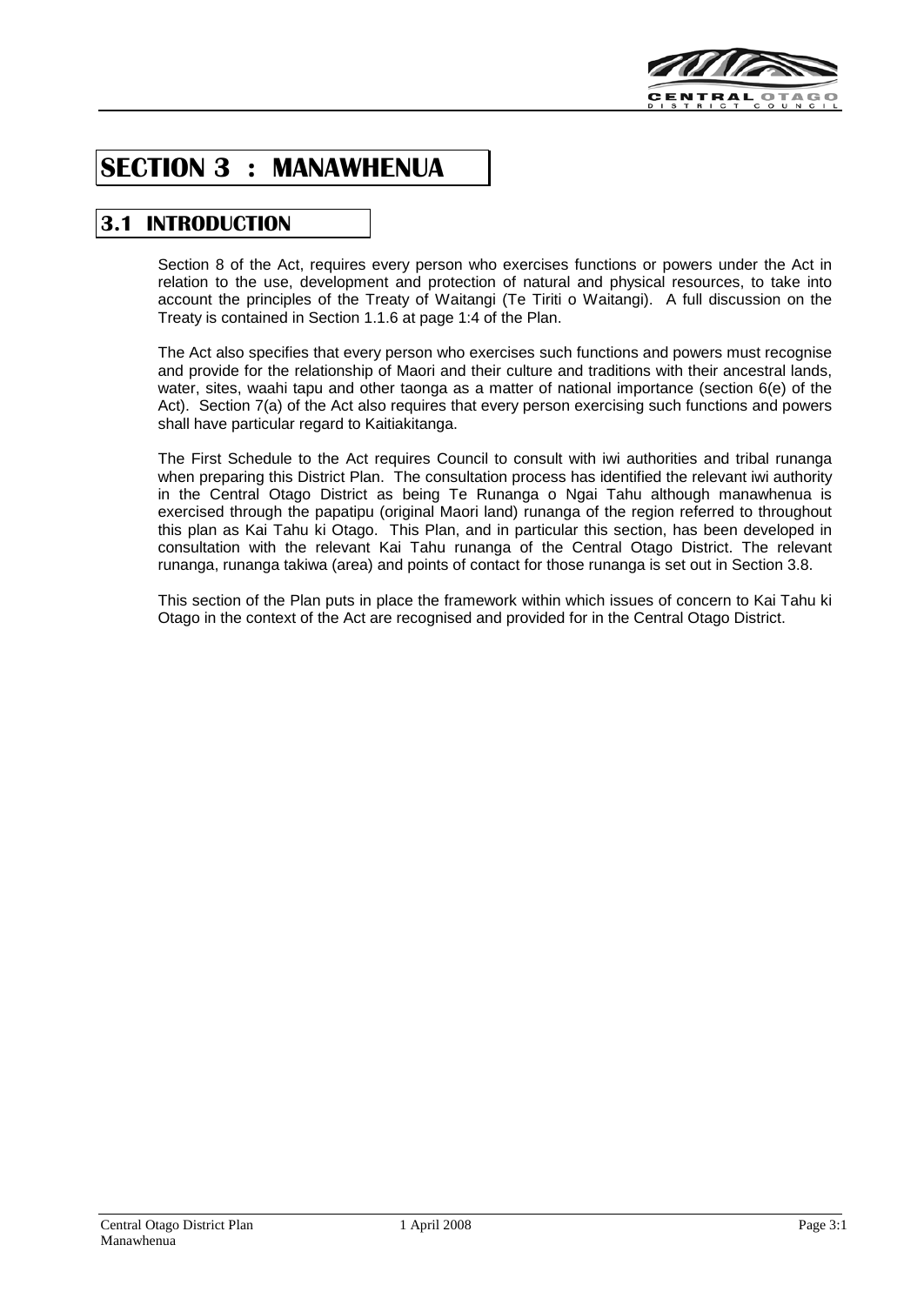

## **3.2 SIGNIFICANT ISSUES**

## **3.2.1 Kaitiakitanga (Guardianship)**

**The manawhenua concept and practice of Kaitiakitanga needs to be recognised and provided for in the management of Central Otago's natural and physical resources.**

## **Explanation**

Section 2 of the Act defines "Kaitiakitanga" as meaning the *'exercise of guardianship by the tangata whenua of an area in accordance with tikanga Maori in relation to natural and physical resources; and includes the ethic of stewardship."* (See Note at Section 1.2.1 page 1:7).

The Kai Tahu Ki Otago - Natural Resource Management Plan (1995) (page 100) contains the following statement in respect of Kaitiakitanga:

> *"Kaitiakitanga is the exercise of cultural custodianship over natural and physical resources in a manner that incorporates spiritual values. This is an incident of tino rangatiratanga reserved to Kai Tahu Whanui under Article II of the Treaty of Waitangi."*

The exercise of kaitiakitanga is the basic building block of Kai Tahu interaction with the environment and the traditional method used by Kai Tahu ki Otago to protect, sustain and preserve resources. Specialised knowledge was retained by certain individuals in relation to a particular resource, being known as Kaitiaki are the medium through which the use, protection and management of the natural and physical resources is achieved.

Kaitiakitanga is part of Maori culture and spiritual belief, rooted in the values of society. In terms of "managing the use, development and protection of natural and physical resources" under the Act an important concept of Kaitiakitanga is the exercise of guardianship, which includes the ethic of stewardship in managing resources.

Section 7 of the Act requires that particular regard is given to Kaitiakitanga. Kai Tahu ki Otago seek the incorporation of the concept and spirit of Kaitiakitanga into the management of Central Otago's resources.

## **3.2.2 Waahi Tapu (Sacred Places)** *Cross Reference*

**The importance of waahi tapu, culturally, spiritually and physically, to Kai Tahu ki Otago requires recognition and protection.**

#### **Explanation**

The Act does not define waahi tapu, the reason being that there are subtle differences in its meaning between the various iwi. To Kai Tahu ki Otago waahi tapu are places held in reverence according to tribal custom and tradition. Some waahi tapu are important to Iwi, while others are important to individual hapu or whanau.

*Cross Reference Objective 3.3.1 Policies 3.4.1-3.4.5*

*Objective 3.3.2 Policies 3.4.1-3.4.3*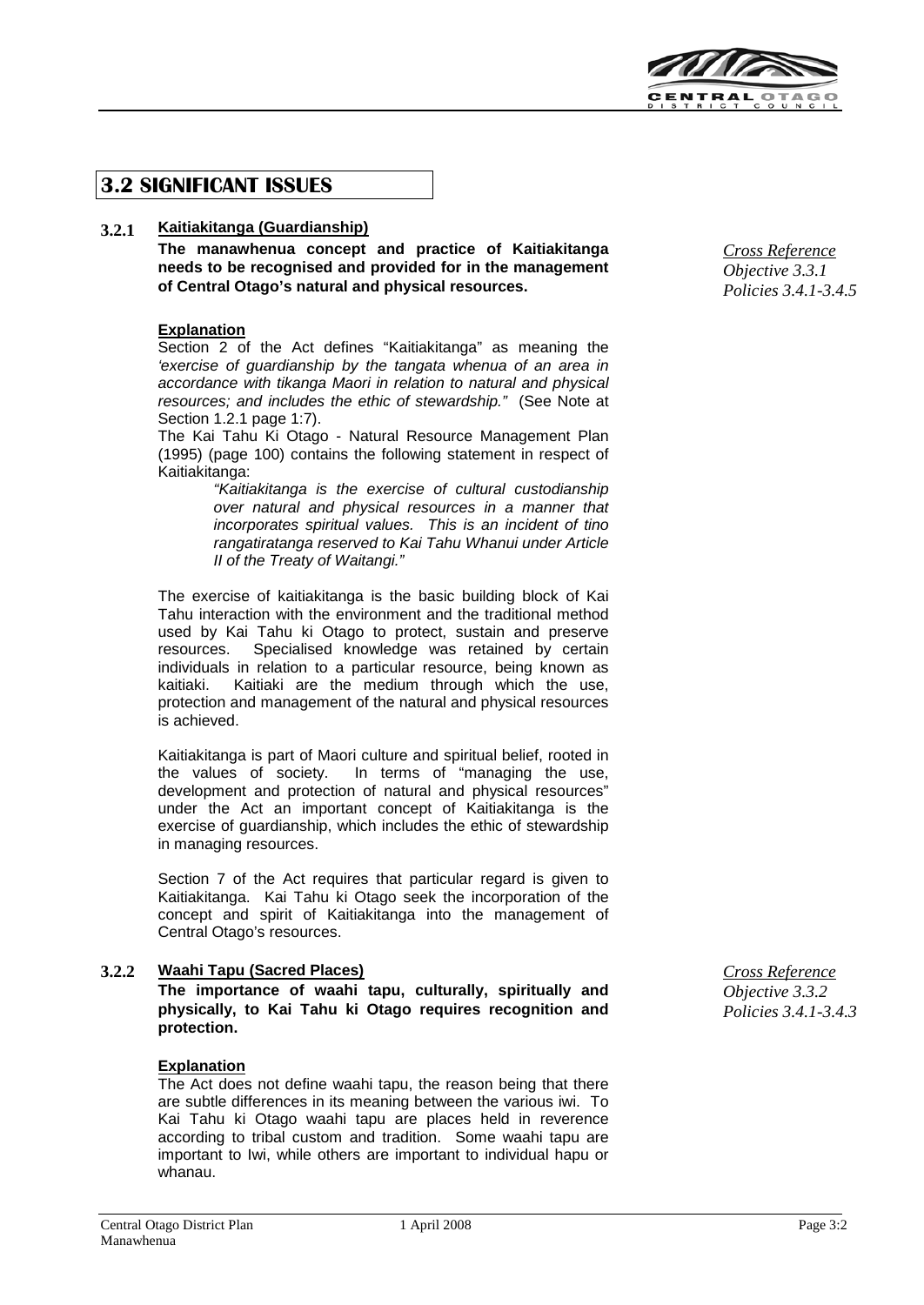

The Kai Tahu Ki Otago - Natural Resource Management Plan (1995) (page 104) contains the following statement in respect of Waahi Tapu:

> *Waahi Tapu are places and associated values that provide physical and emotional links to the ancestors. They signify "ahi kaa", indicators of identity, confirmed and protected by the application of tapu. Only Kai Tahu can determine their existence or be considered kaitiaki of them."*

Protection of waahi tapu is an obligation of kaitiaki - it reflects respect for the place of ones ancestors, such sites being indicators of past traditions and a source of cultural identity. For this reason knowledge of the location of waahi tapu may be limited to a small number of individuals for example, a family caring for a waahi tapu site. These individuals are not always willing to divulge locations of waahi tapu for fear of desecration. However, not all sites are held in the collective memory or records of Kai Tahu ki Otago.

Some of the most significant urupa (burial sites) are waahi tapu. Urupa can be either communal or individual. The location of many urupa are being discovered and/or disturbed because of higher population and settlement density and the effects of erosion. This has led to a need for reinterment.

Kai Tahu ki Otago's main concern in relation to waahi tapu is that such sites are recognised and protected in a culturally sensitive way.

## **3.2.3 Waahi Taoka (Treasured Resources)** *Cross Reference*

**Significant cultural loss to Kai Tahu ki Otago has occurred through the lack of recognition and protection given to Waahi Taoka and its importance to the culture of Kai Tahu ki Otago.**

## **Explanation**

The Kai Tahu ki Otago - Natural Resource Management Plan (1995) (page 107) contains the following statement in respect of waahi taoka:

> *"Waahi taoka embody tangible and intangible values that transcend the generations, distinguish the indigenous culture and are values to pass on to future generations."*

"Taoka" is defined as meaning "all things highly prized" and is capable of incorporating a range of economic, spiritual and cultural associations. The word "waahi" means place/s.

Waahi taoka are therefore a range of resources and places that are important to iwi and runanga. Taoka signifies the whakapapa (genealogical tree) of the Maori world, and waahi taoka are the various branches of that tree. Waahi taoka therefore sustain life and are culturally and historically important to Kai Tahu ki Otago. Waahi taoka include -

| Wai          | ۰              | water                      |
|--------------|----------------|----------------------------|
| Noho kaika   | $\blacksquare$ | village sites              |
| Tauraka waka |                | landing sites (for canoes) |

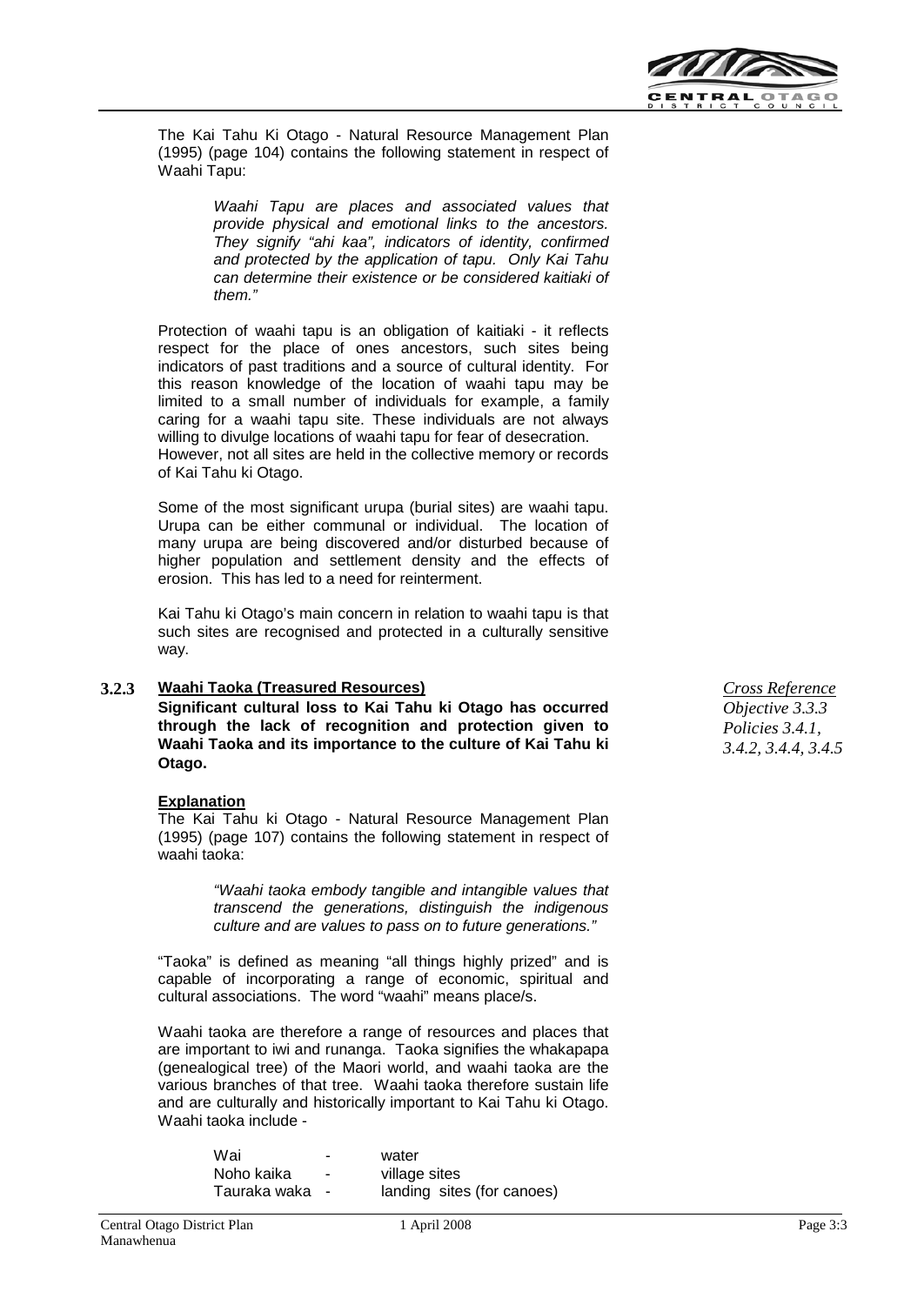

| Tuhituhi nehera - | rock drawings                      |  |  |
|-------------------|------------------------------------|--|--|
| Mahika kai        | places where food was              |  |  |
|                   | gathered, procured or produced     |  |  |
| Mauka             | mountains                          |  |  |
| Awa               | rivers                             |  |  |
| Waahi rakau       | areas of important trees           |  |  |
| Mahika mataitai - | fishing areas                      |  |  |
| Waahi kohatu      | rock areas                         |  |  |
| Kawa Hua Taiao    | cultural materials                 |  |  |
| Nohoanga          | historic tribal freshwater fishing |  |  |
|                   | permanent<br>grounds or semi       |  |  |
|                   | camp                               |  |  |
| Pa whawhai        | Pa site                            |  |  |
|                   |                                    |  |  |

#### **3.2.4 Wai (Water)** *Cross Reference*

**The mauri (life force) of some of Central Otago's water bodies has been reduced by pollution discharges and some land and water management practices.**

#### **Explanation**

The Kai Tahu Ki Otago - Natural Resource Management Plan (1995) (page 113) contains the following statement in respect of water:

> *"..., Kai Tahu recognise water as an essential element of life which requires responsible management in the interests of current and future generations."*

Of all natural resources, water is possibly the most important to Kai Tahu ki Otago. Water is seen as the provider and sustainer of life and therefore water flow, water quality, the integrity of various traditional categories of water, and the Mauri (life force) of water bodies is extremely important to Kai Tahu ki Otago. Mahika kai, for example, is extremely dependent on the maintenance of water quality and quantity. The loss and degradation of this resource through drainage, pollution and damming is a major resource management issue to Kai Tahu ki Otago and is considered to have resulted in material and cultural deprivation of Kai Tahu ki Otago.

Water also plays a significant part in Kai Tahu Ki Otago's spiritual beliefs and cultural traditions. Kai Tahu ki Otago believes that all life began with the mating of Maku and Mahoranuiatia which are both forms of water. Spiritual beliefs and practices included in Kai Tahu ki Otago's traditional values and controls relating to water recognise and reinforce the importance of water quality in all aspects of life. The condition of water is seen as a reflection of the health of Papatuanuku (the Earth Mother).

#### **3.2.5 Mahika Kai (Places where Food is Produced or Procured)** *Cross Reference* **Some mahika kai in Central Otago have been lost to Kai Tahu ki Otago or adversely affected through:**

- **(a) Land clearance;**
- **(b) Water abstraction;**
- **(c) Wetland drainage;**
- **(d) Pollution discharges;**
- **(e) The removal of access;**
- **(f) Damming of waterways.**

*Objective 3.3.4 Policy 3.4.4*

*Objective 3.3.5 Policies 3.4.4, 3.4.5*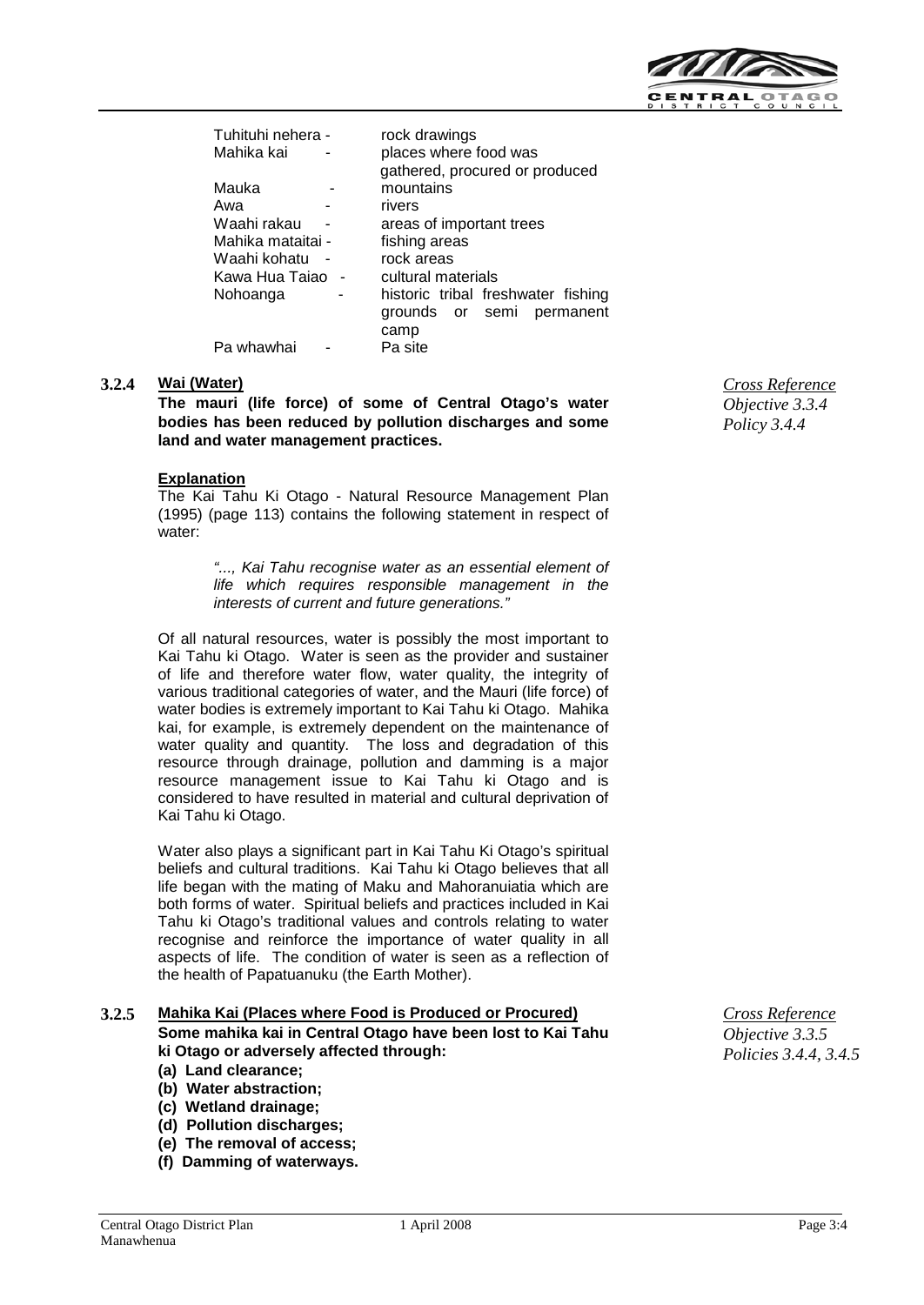

## **Explanation**

The Kai Tahu ki Otago - Natural Resource Management Plan (1995) (page 110) contains the following statement in respect of mahika kai:

> *"Mahika kai are places where food is produced or procured on a sustainable basis in a way that meets the cultural needs of Kai Tahu. The maintenance of custom, the transfer of information and the physical and spiritual health of the iwi are inseparable."*

Mahika kai is therefore a cornerstone of Kai Tahu existence and culture. Highly organised seasonal timetables were defined to best utilise the resources available, and this has developed into a sustainable resource management ethic (See Figure 2.1, page 2:4). It was through Kaitiakitanga that the balance between resource use and resource protection was achieved.

Kai Tahu ki Otago seek to have their rights as guaranteed by Article II of the Treaty of Waitangi and expectations in respect of what little customary mahika kai remains in the Central Otago District recognised and understood by local authorities. Kai Tahu ki Otago believe that maintenance and enhancement of access to mahika kai resources is of extreme importance, as is protecting the resource from threats such as wetland drainage and pollution. The loss to Kai Tahu ki Otago of much of their mahika kai was subject to a Waitangi Tribunal hearing. The Tribunal has reported on its findings and produced a 1991 report in which it includes recommendations for the settlement of the claim and avoidance of further grievances.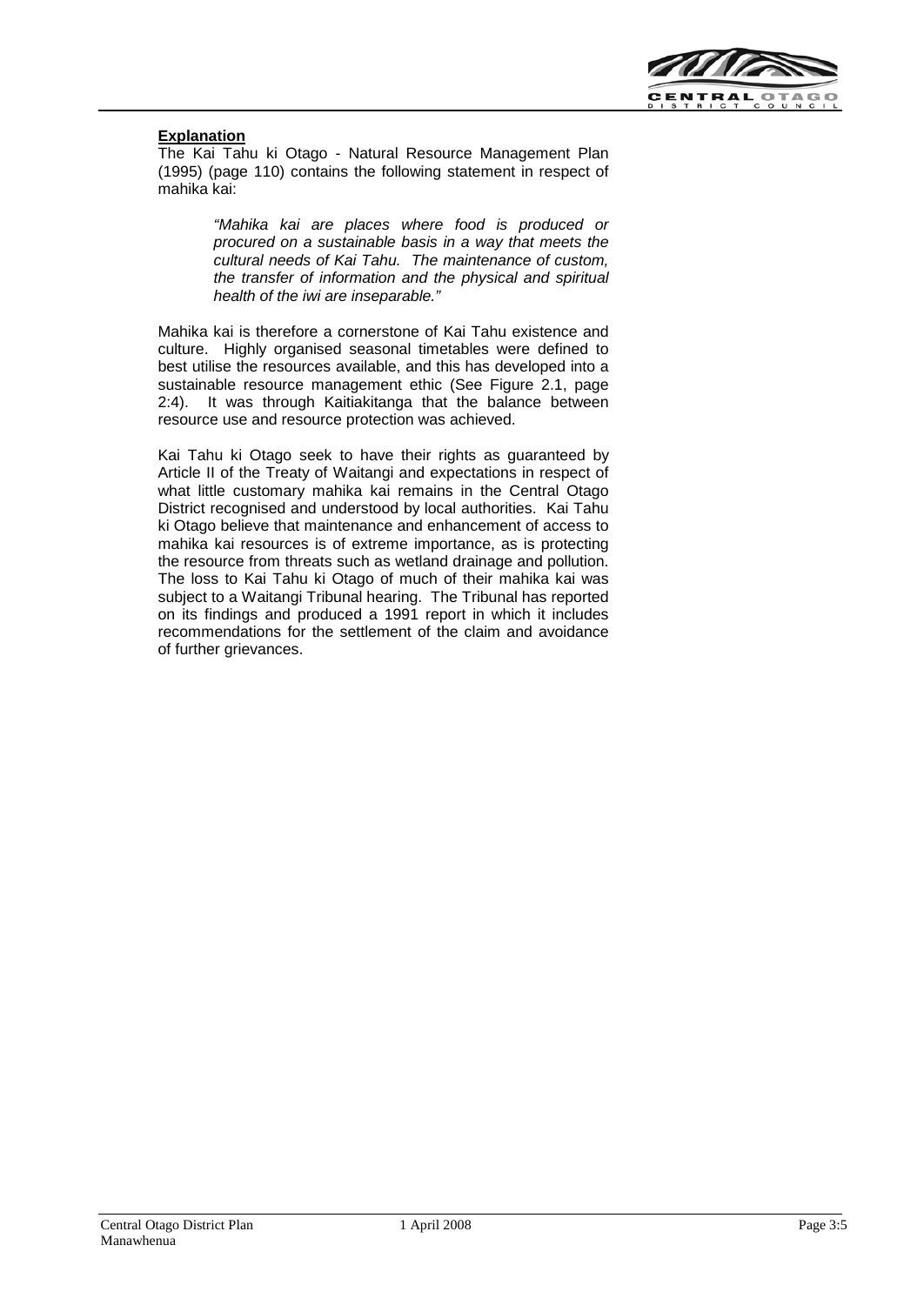

# **3.3 OBJECTIVES**

| 3.3.1 | Objective - Kaitiakitanga (Guardianship)                        | Cross Reference                             |
|-------|-----------------------------------------------------------------|---------------------------------------------|
|       | To have particular regard to Kai Tahu ki Otago's concept        | Issue 3.2.1                                 |
|       | and spirit of Kaitiakitanga in relation to managing the effects | Policies 3.4.1-3.4.5                        |
|       | of the use, development, and protection of Central Otago's      |                                             |
|       | natural and physical resources.                                 |                                             |
| 3.3.2 | <b>Objective - Waahi Tapu (Sacred Places)</b>                   | Cross Reference                             |
|       | To recognise and provide for the importance of waahi tapu to    | $Is5$ as 3.2.2                              |
|       | Kai Tahu ki Otago and the protection of waahi tapu from         | Policies 3.4.2, 3.4.3                       |
|       | disturbance,<br>erosion,<br>degradation,<br>physical<br>and     |                                             |
|       | inappropriate land use activities.                              |                                             |
| 3.3.3 | <b>Objective - Waahi Taoka (Treasured Resources)</b>            |                                             |
|       | To recognise and provide for the special significance that      | <b>Cross Reference</b><br>$I_{S}$ sue 3.2.3 |
|       | Waahi Taoka have in the culture of Kai Tahu ki Otago.           | Policies 3.4.2, 3.4.4,                      |
|       |                                                                 | 3.4.5                                       |
|       |                                                                 |                                             |
| 3.3.4 | Objective - Wai (Water)                                         | Cross Reference                             |
|       | To recognise the significance of wai to Kai Tahu ki Otago's     | $Is5$ <i>Issue</i> 3.2.4                    |
|       | spiritual beliefs, cultural traditions and practices, and to    | Policy 3.4.4                                |
|       | provide for these where appropriate.                            |                                             |
| 3.3.5 | Objective - Mahika Kai (Places where Food is Produced or        | Cross Reference                             |
|       | Procured)                                                       | $I_{S}$ sue 3.2.5                           |
|       | To recognise and provide for the importance of mahika kai       | Policy $3.4.5$                              |
|       | and access to mahika kai to Kai Tahu ki Otago.                  |                                             |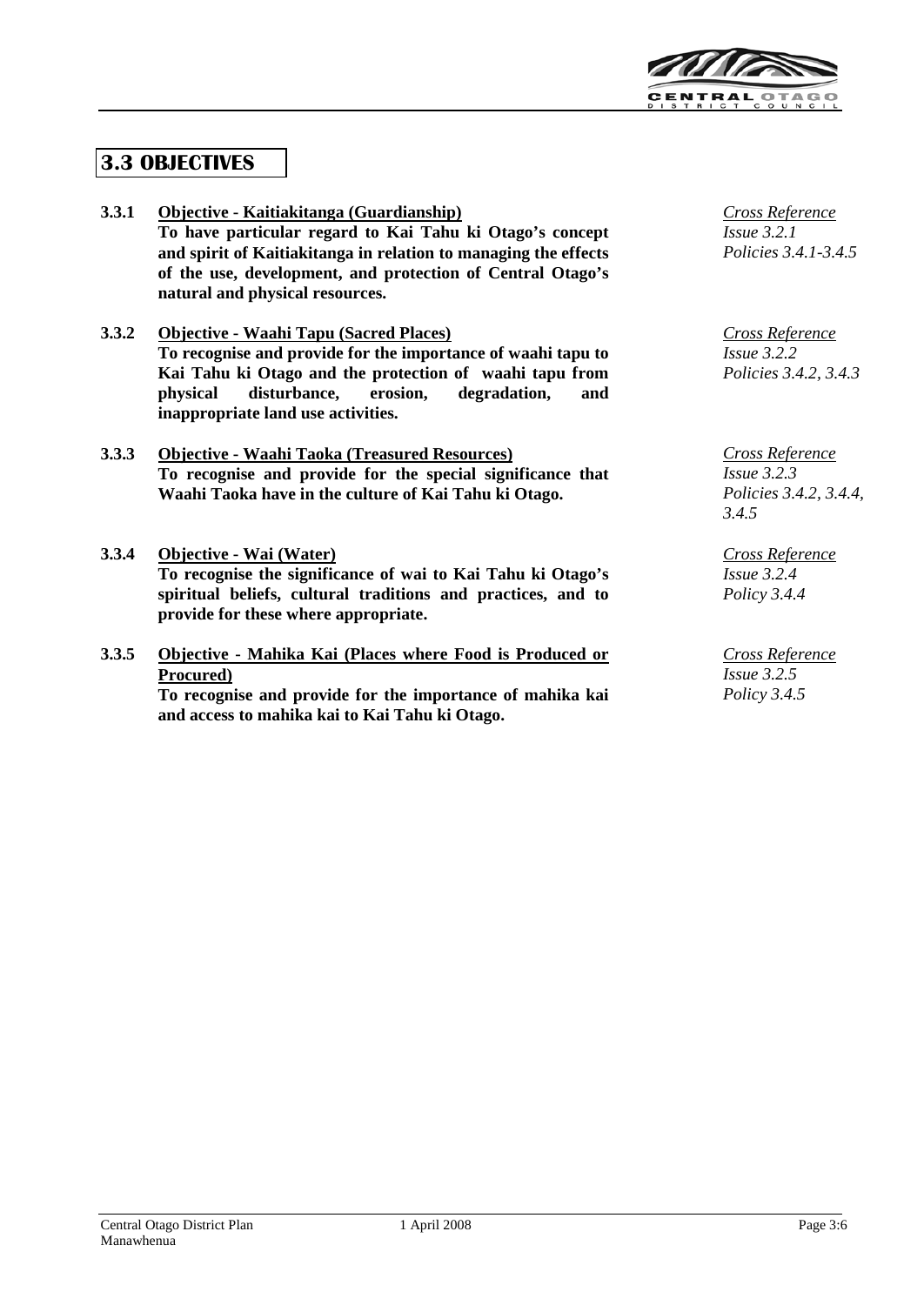

## **3.4 POLICIES**

**3.4.1 Policy - Kai Tahu Ki Otago - Natural Resource Management Plan (1995)**

> **To recognise the Kai Tahu Ki Otago - Natural Resource Management Plan (1995) as the principal Kai Tahu ki Otago resource management reference planning document for the Central Otago District and to use this document as a basis for consultation on issues of importance to Kai Tahu ki Otago.**

## Explanation

Section 74(2)(b)(ii) requires Council to have regard to the Kai Tahu Ki Otago – Natural Resource Management Plan (1995) when preparing or changing the District Plan. Council has fulfilled that requirement in respect of the preparation of this Plan. The Plan provides basic information on Kai Tahu ki Otago natural resource issues and a framework to assist in developing consultation and partnership processes. The Council will continue to consult this document when fulfilling its ongoing obligation and duty to consult with Kai Tahu ki Otago. Council also recognises that this Plan does not and can not replace the continuing need for direct communication and dialogue as the main method for consultation with Kai Tahu ki Otago.

## **3.4.2 Policy - Waahi Tapu and Waahi Taoka**

**To recognise and provide for the relationship of Kai Tahu ki Otago and their culture and traditions with their waahi tapu and waahi taoka through:**

- **(a) establishing processes that allow the existence of waahi tapu and waahi taoka to be taken into account when managing the effects of the use, development and protection of land and associated natural and physical resources;**
- **(b) establishing processes that ensure the appropriate runanga is notified of any disturbance to, or of activities involving, these sites and that the runanga is fully involved in the resource consent process in respect of these activities;**
- **(c) ensuring that significant adverse effects on such sites are avoided, remedied or mitigated through resource consent and plan change processes.**

## **Explanation**

Section 6(e) of the Act requires Council to provide for the relationship of Maori with their lands, waters, sites, waahi tapu and other taonga. This policy provides for the relationship of Maori with their waahi tapu and waahi taoka. Processes will be developed to ensure that the cultural values of each site are protected in the appropriate way. Close consultation with runanga and iwi will be necessary to determine appropriate methods of protection. Some sites may hold varying degrees of importance to iwi or runanga.

*Cross Reference Objectives 3.3.1 to 3.3.5 Method 3.5.1*

*Cross Reference Objectives 3.3.1 to 3.3.3 Other Policies 4.4.1 (pg 4:9), 4.4.2 (pg 4:10), 4.4.7 (pg 4:13), 14.4.6 (pg 14:8), 14.4.7, 14.4.8 (pg 14:8, 14:9) Methods 3.5.2, 3.5.3 and 3.5.4 Rule 14.7.4 (pg 14:17)*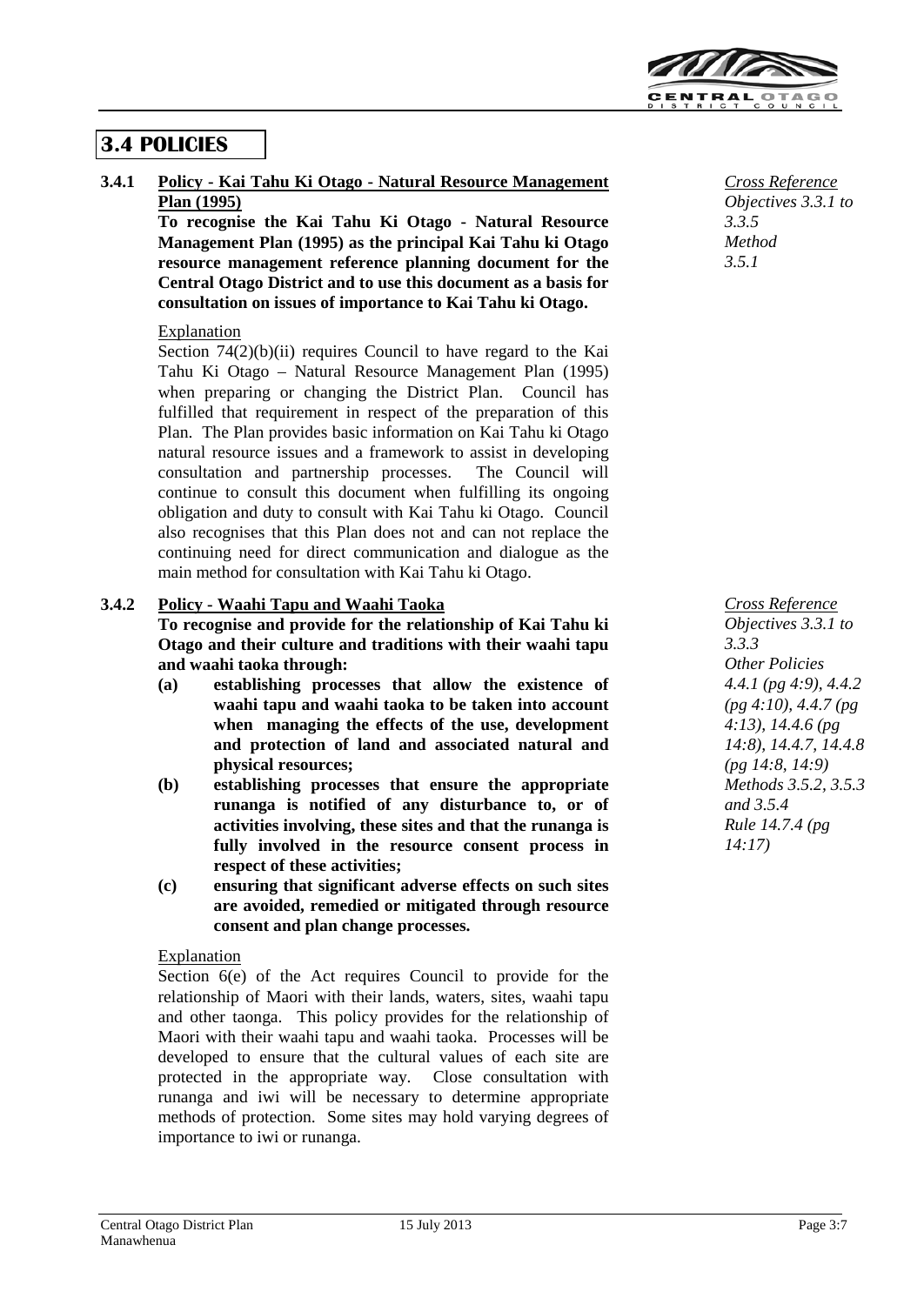

## **3.4.3 Policy - Koiwi Tangata (Unidentified Human Skeletal remains)**

**To adopt appropriate procedures for**

- **(a) notifying Kai Tahu ki Otago of koiwi tangata finds; and**
- **(b) the appropriate management of koiwi tangata finds.**

## **Explanation**

Kai Tahu ki Otago koiwi tangata policy states a clear preference that wherever possible, koiwi tangata in situ should not be disturbed and that the integrity of the burial remain intact (The Foundation Principle of Koiwi Tangata Policy). Kai Tahu ki Otago are to be the first point of contact when any koiwi tangata remains are unearthed and other relevant statutory agencies are also to be contacted. It is culturally inappropriate for Kai Tahu ki Otago to be involved only after such remains have been removed from their burial site and/or have been subject to scientific investigation or storage for a period of time. The District Plan recognises the right of Kai Tahu ki Otago whanau, runanga, or kaitiaki to be involved in the management of unearthed koiwi tangata, including their removal (if required or deemed appropriate), reburial, or storage from the time that they are first discovered.

## **3.4.4 Policy - Wai (Water)** *Cross Reference*

**To recognise and provide for the relationship Kai Tahu ki Otago have with the water resource through**

- **(a) consulting and working with Kai Tahu ki Otago and the Otago Regional Council on water quality issues that affect Kai Tahu ki Otago**
- **(b) promoting the avoidance, remedying or mitigation of significant adverse effects of activities undertaken within riparian margins and on the surface of water, and**
- **(c) ensuring the significance of water to Kai Tahu ki Otago spiritual beliefs, cultural traditions and practices are taken into account when considering resource consent applications that may have an effect on water quality.**

## Explanation

Section 6(e) of the Act requires Council to provide for the relationship of Maori with their waters. All facets of water resource management are integral to the relationship iwi have with the water resource. While the Otago Regional Council is the principal authority having jurisdiction in respect of water quality issues, District Councils do have a role to play on this issue by virtue of being the primary authority having jurisdiction for addressing the effects of land use. The health of the waterways reflects directly the health of the surrounding

## *Cross Reference*

*Objectives 3.3.1 and 3.3.2 Other Policies Policy 14.4.6 (pg 14:8) Method 3.5.3 Rule 14.7.4 (pg 14:17)*

*Objectives 3.3.1, 3.3.3, 3.3.4 and 3.3.5 Other Policies Policy 4.4.4 (pg 4:11), 4.4.5 (pg 4:12), 5.4.1 (pg 5:5), 5.4.2 (pg 5:5), 5.4.7 (pg 5:7) Methods 3.5.3, 3.5.4 Rules 4.7.6.A(c) (pg 4:57), 4.7.6.I (pg 4:68), 5.7.2 (pg 5:15)*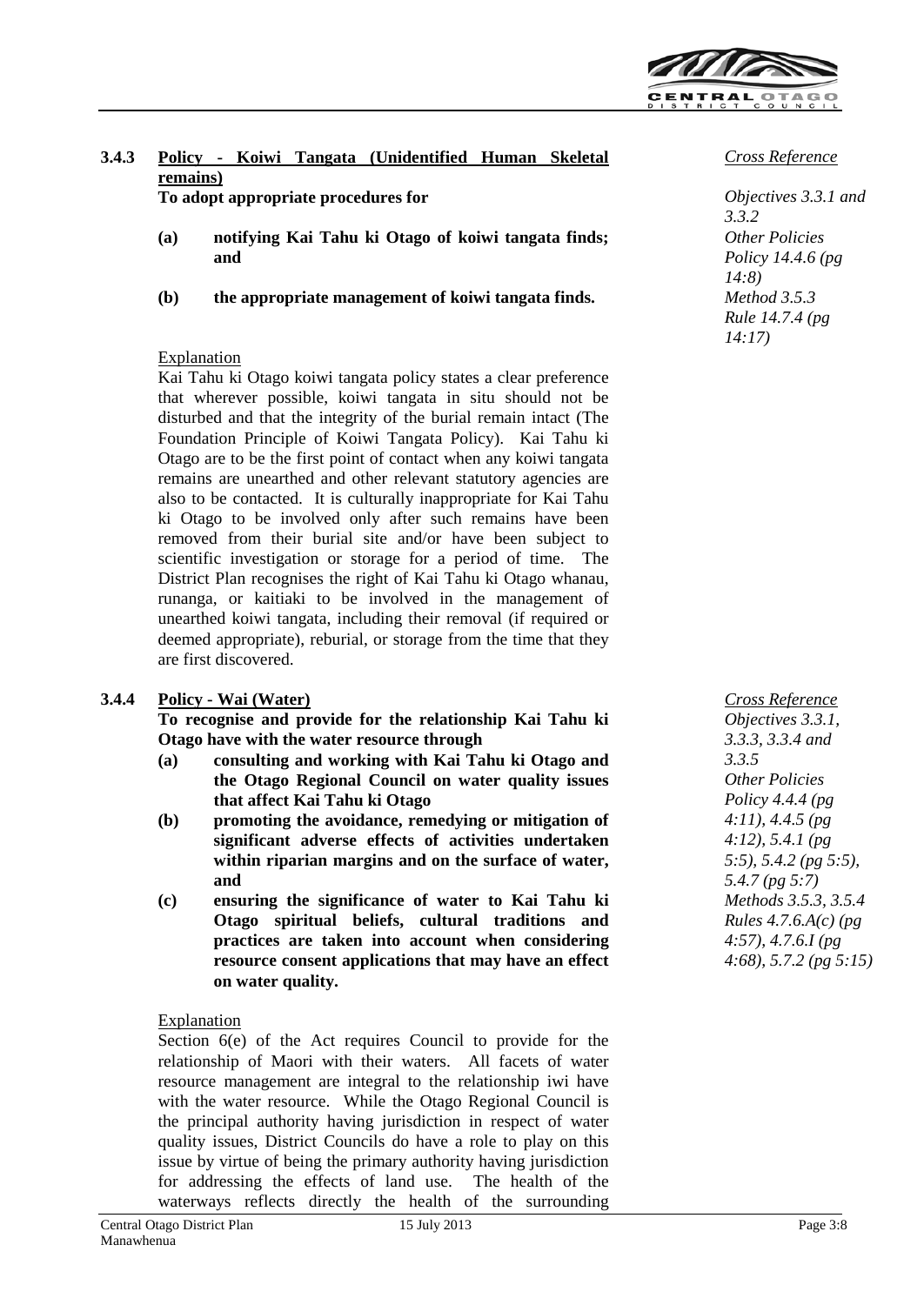

catchment. The degradation of the water resource is a great source of concern to Kai Tahu ki Otago. The many classifications of water known to Kai Tahu ki Otago require consideration when policy and resource consents are under consideration.

## **3.4.5 Policy - Mahika Kai** *Cross Reference*

**To recognise and provide for the importance of mahika kai to Kai Tahu ki Otago through;**

- **(a) consulting with Kai Tahu ki Otago on the location of mahika kai resources,**
- **(b) maintaining and enhancing mahika kai resources by ensuring that significant adverse effects of land use activities on this resource are avoided, remedied or mitigated,**
- **(c) maintaining and enhancing access to mahika kai resources where this is appropriate and practicable**

*Objectives 3.3.1, 3.3.3, 3.3.4 and 3.3.5 Other Policies Policy 4.4.4 (pg 4:11), 4.4.5 (pg 4:12), 4.4.7 (pg 4.13), 5.4.1 (pg 5:5) 5.4.2 (pg 5:5) 5.4.7 (pg 5:7), 16.4.9 (pg 16:8), 16.4.10 (pg 16:9) Methods 3.5.2- 3.5.4, General Standard 16.7.13 (pg 16:17) Rules 4.7.6A, I & K (pg 4:57, 4:68 & 4:71)*

## Explanation

The issue of mahika kai is linked with waahi taoka and water, and is also required to be recognised and provided for in terms of section 6(e) of the Act. This policy recognises the importance of mahika kai to runanga and hapu and provides for their involvement in the decision making process when mahika kai resources may be adversely affected by land use activities.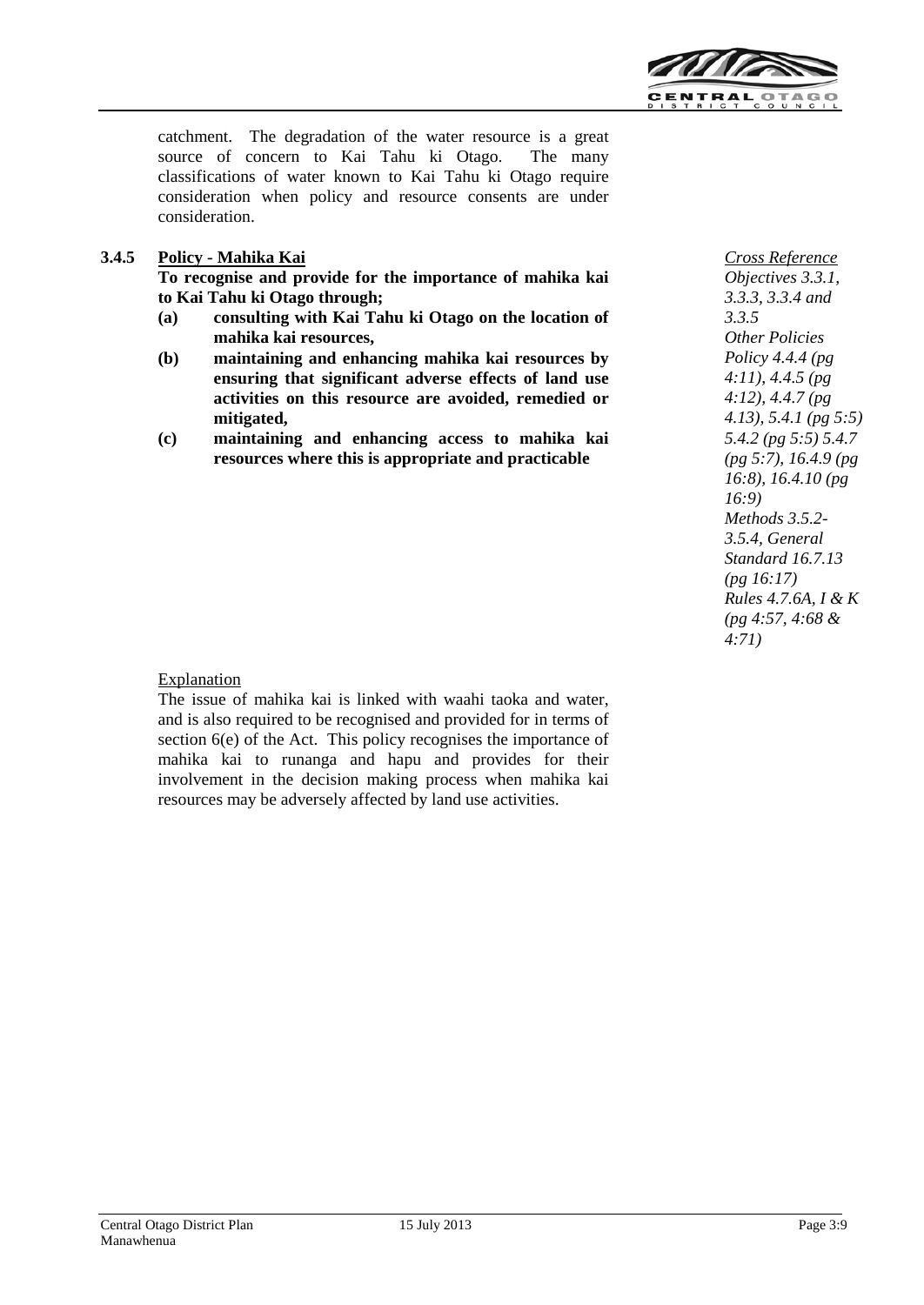

## **3.5 METHODS OF IMPLEMENTATION**

## **3.5.1 Consultation** *Cross Reference*

- (i) The development of an active process of consultation with relevant Kai Tahu ki Otago runanga on resource consents, plan changes, and policy development involving the natural and physical resources of the Central Otago District.
- (ii) The utilisation of the Kai Tahu ki Otago Natural Resource Management Plan (1995) as a basis for identifying issues of importance to Kai Tahu ki Otago for consultation purposes.
- (iii) The requirement of applicants for resource consents and plan changes to actively consult with Kai Tahu ki Otago Ltd.

## **3.5.2 Identification and Listing of Important Sites** *Cross Reference*

- (i) The identification and listing, in consultation with Kai Tahu ki Otago, of archaeological sites, waahi tapu and waahi taoka on the register of Heritage Items contained in this District Plan
- (ii) The management of the recording and dissemination of information in a manner that protects the cultural sensitivity of that information when implementing (i) above, as Manawhenua do not always wish public registration of certain sites.
- (iii) The assistance of Kai Tahu ki Otago in the development and implementation of strategies designed to encourage landowners to protect archaeological sites, waahi tapu and waahi taoka on their property

The development of rules to ensure that significant adverse effects on the following matters are avoided, remedied or mitigated:

- (a) Riparian margins and water bodies.
- (b) Mahika kai and access to mahika kai.
- (c) Archaeological sites, koiwi tangata, waahi tapu and waahi taoka.
- (d) Landscape values of significance to Kai Tahu ki Otago that are identified as an Area of Outstanding Landscape Value as shown on the Planning Maps.
- (e) Indigenous flora and fauna.

*Policy 3.4.1*

*Policies 3.4.2, 3.4.3, 3.4.5*

**3.5.3 Rules** *Cross Reference Policies 3.4.2 to 3.4.5*

> *Rule 4.7.6A and I (pg 4:57, 4:68)*

*Rule 4.7.6A and I and Subdivision Rules*

*Rule 14.7.4 (pg 14:17)*

*Rule 4.7.6L (pg 4:74)*

*Rule 4.7.6K(pg 4:71)*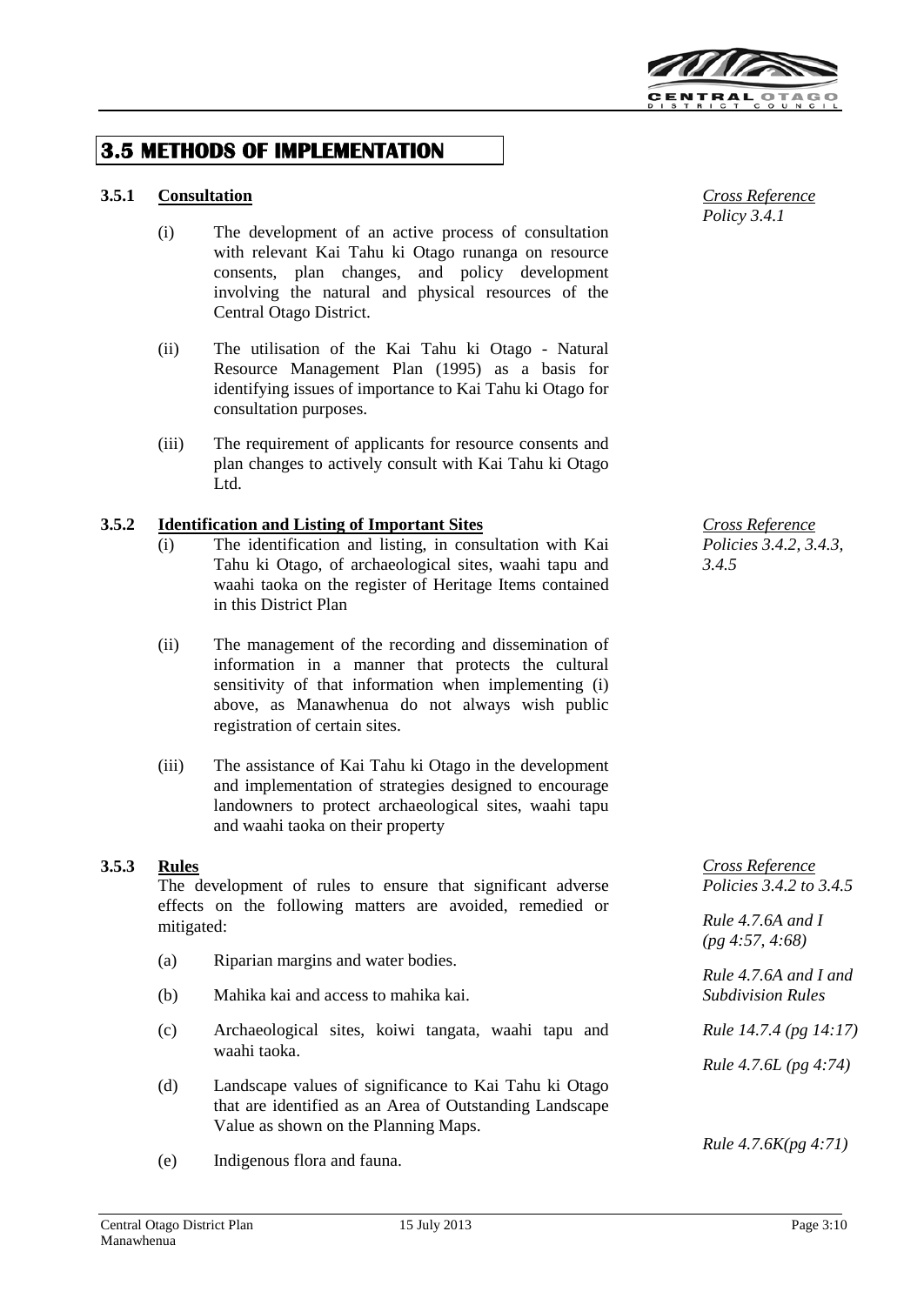

## **3.5.4 Reappraisal of Plan Provisions upon Settlement of Ngai Tahu Claim**

Liaison with Kai Tahu ki Otago on the appropriateness of the plan in respect of any land and/or resources that may be returned to Kai Tahu ki Otago as part of any settlement of the Ngai Tahu claim. Any plan changes or variations that may be considered appropriate and/or necessary would follow normal statutory procedures as set out in the First Schedule to the Act. Place names subject to the settlement have been recognised in this plan – see Clause 2.2.2 p2:2.

*Cross References All policies*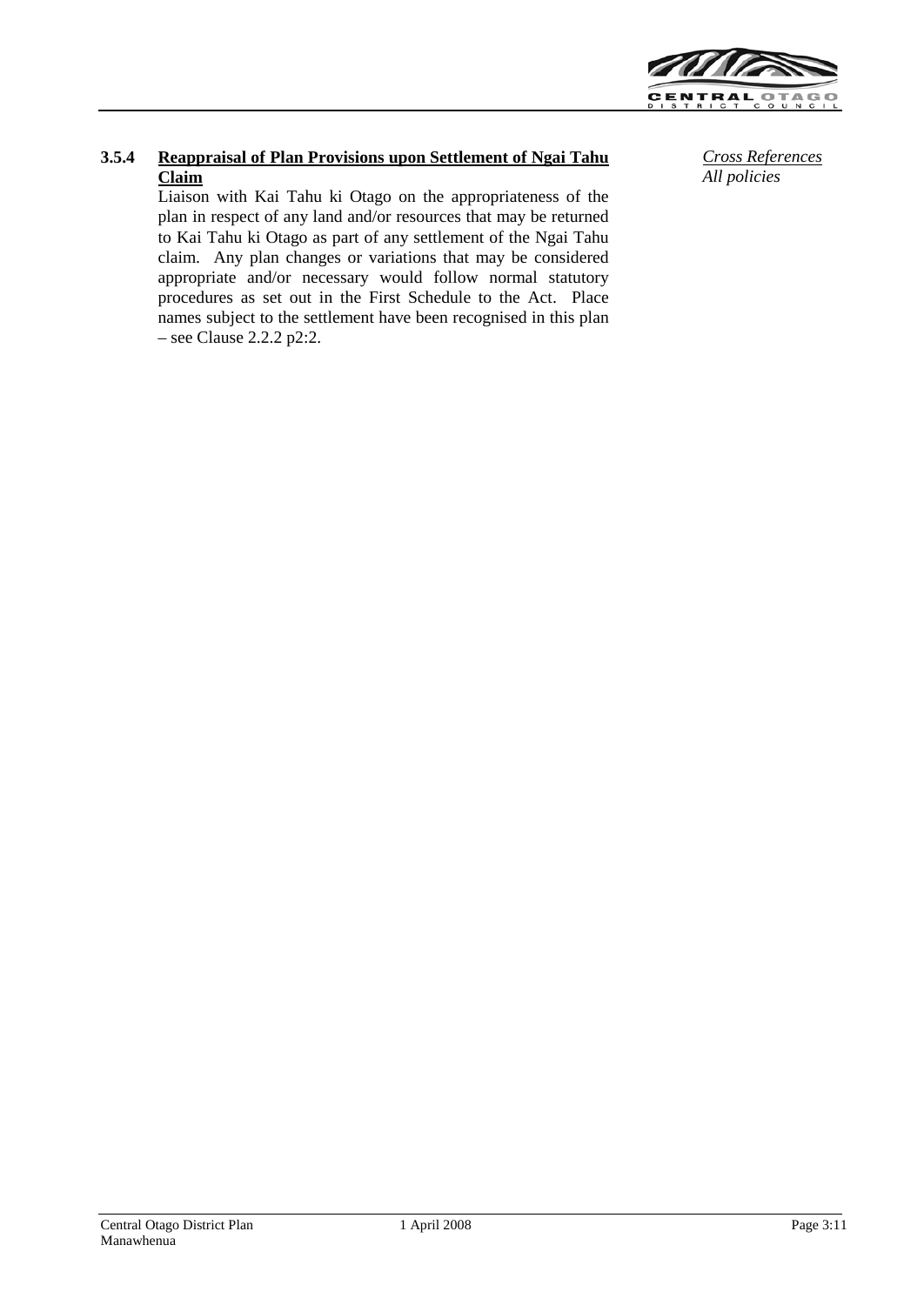

## **3.6 PRINCIPAL REASONS FOR ADOPTING OBJECTIVES, POLICIES AND METHODS**

The objectives, policies and methods in this section have been adopted to provide for the following sections of the Act:

*Section 6(e) - requirement to recognise and provide for the relationship of Maori and their culture and traditions with their ancestral lands, water, sites, waahi tapu, and other taonga as a matter of national importance.*

*Section 7(a) - requirement to have particular regard to Kaitiakitanga.*

*Section 8 - to take into account the principles of the Treaty of Waitangi (Te Tiriti o Waitangi)*

*Section 74(2)(b)(ii) and (iii) - Council is to have regard to any planning document recognised by an iwi authority and any regulations in relation to the conservation or management of taiapure fisheries when preparing District Plans.*

*Section 93(1)(f) - Iwi authorities are to be notified by Council of resource consent applications.*

*First Schedule clause 3(1)(d) - Council are required to consult with iwi authorities or tribal runanga when preparing the District Plan.*

More specific reasons for each issue follows.

## **3.6.1 Kaitiakitanga (Guardianship)** *Cross Reference*

The consultation process and the protection of important sites such as waahi tapu gives recognition to the concept of Kaitiakitanga in the management of the District's natural and physical resources.

## **3.6.2 Waahi Tapu (Sacred Places)** *Cross Reference*

These provisions recognise the extreme importance of waahi tapu to Kai Tahu ki Otago. For this reason rules are considered necessary to ensure adverse effects on such sites are avoided, remedied or mitigated in a manner considered appropriate by the Kaitiaki runanga and consistent with sustainable management.

## **3.6.3 Waahi Taoka (Treasured Resources)** *Cross Reference*

While having different status to waahi tapu, nonetheless consultation with Kai Tahu ki Otago is required before any action is taken involving such sites. Waahi taoka are a range of resources and places that are important to iwi and runanga. In some contexts waahi taoka can be similar to waahi tapu for the purpose of resource management, and accordingly it is appropriate that these sites be considered when assessing applications for resource consents and plan changes.

*Objective 3.3.1 Policies 3.4.1-3.4.5 Methods 3.5.1 to 3.5.4*

*Objective 3.3.2 Policies 3.4.2, 3.4.3 Methods 3.5.2, 3.5.3*

*Objective 3.3.3 Policies 3.4.2, 3.4.4 and 3.4.5 Methods 3.5.2, 3.5.3*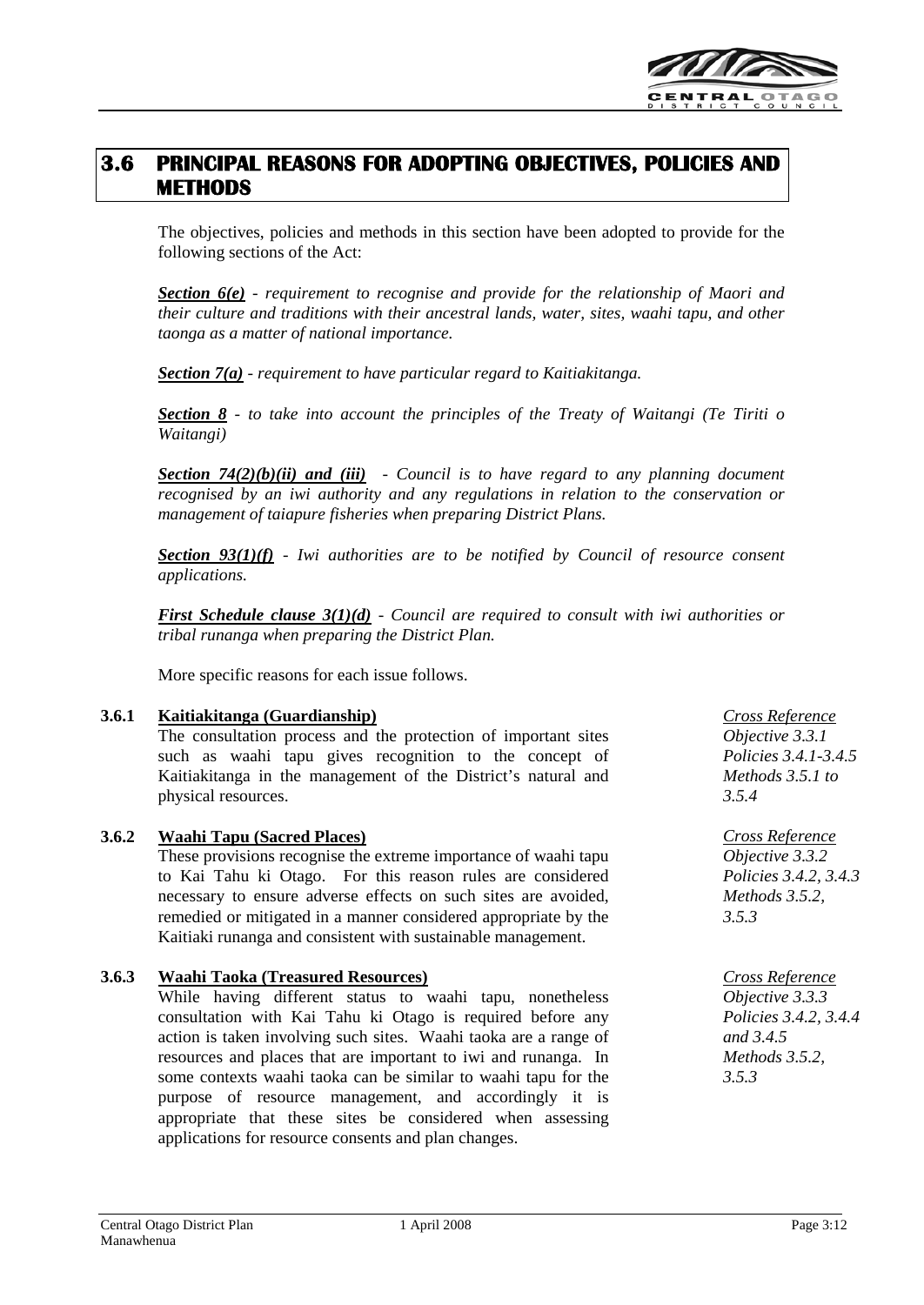

## **3.6.4 Wai (Water)** *Cross Reference*

While the Otago Regional Council has primary responsibility for water quality, Council does have a role to play in terms of the effects of land use activities within riparian margins and on the water surface and any resultant effects on water. While the rules developed for riparian management and water surface activities are not specific to Kai Tahu ki Otago's values, Kai Tahu ki Otago's relationship with water was recognised and provided for in the development of these rules.

## **3.6.5 Mahika Kai (Places where Food is Produced or Procured)** *Cross Reference*

Mahika kai are waahi taoka (treasured resources), and are a significant element of the Otago element of the Kai Tahu Treaty Claim. Because of this, the esplanade provisions of the Plan recognise the existence of these resources as a valid reason for the imposition of esplanade strips or reserves. In terms of maintaining the resource itself, the general controls on land use activities are considered sufficient unless consultation identifies specific examples where greater protection may be required.

*Objective 3.3.4 Policies 3.4.4 and 3.4.5 Methods 3.5.2, 3.5.3*

*Objective 3.3.5 Policies 3.4.4 and 3.4.5 Methods 3.5.2-3.5.4*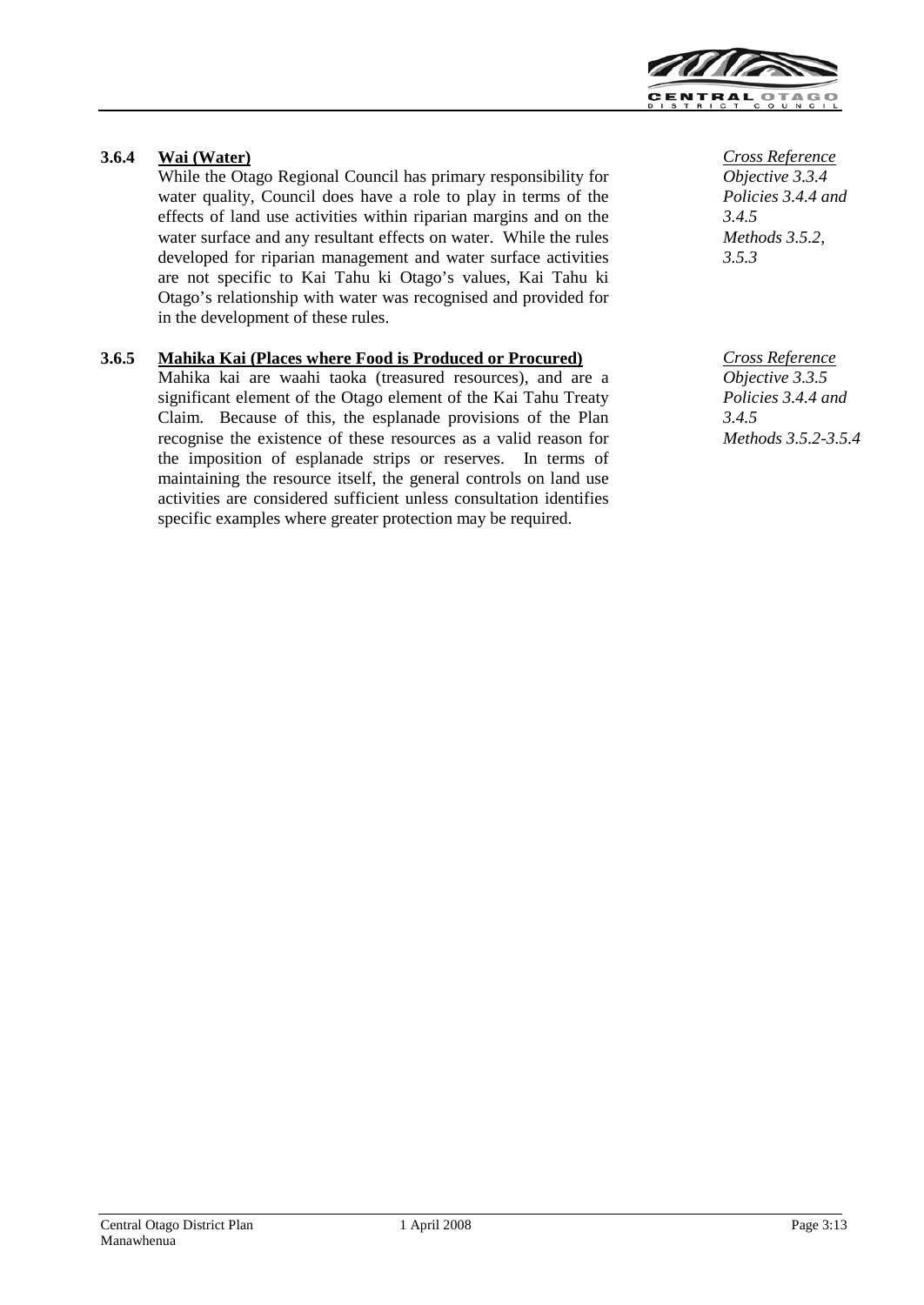

## **3.7 ENVIRONMENTAL RESULTS ANTICIPATED**

- **3.7.1** Full involvement of Kai Tahu ki Otago in the decision making process in respect of natural and physical resources of importance to them.
- **3.7.2** The management of Central Otago's natural and physical resources in a manner that recognises and provides for the relationship of Kai Tahu ki Otago and their culture and traditions with their ancestral lands, water, sites, waahi tapu, and waahi taoka.
- **3.7.3** The management of Central Otago's natural and physical resources in a manner that takes into account the Treaty of Waitangi (Te Titri o Waitangi)
- **3.7.4** Waahi tapu sites and koiwi tangata managed in a manner that is culturally acceptable to Kai Tahu ki Otago.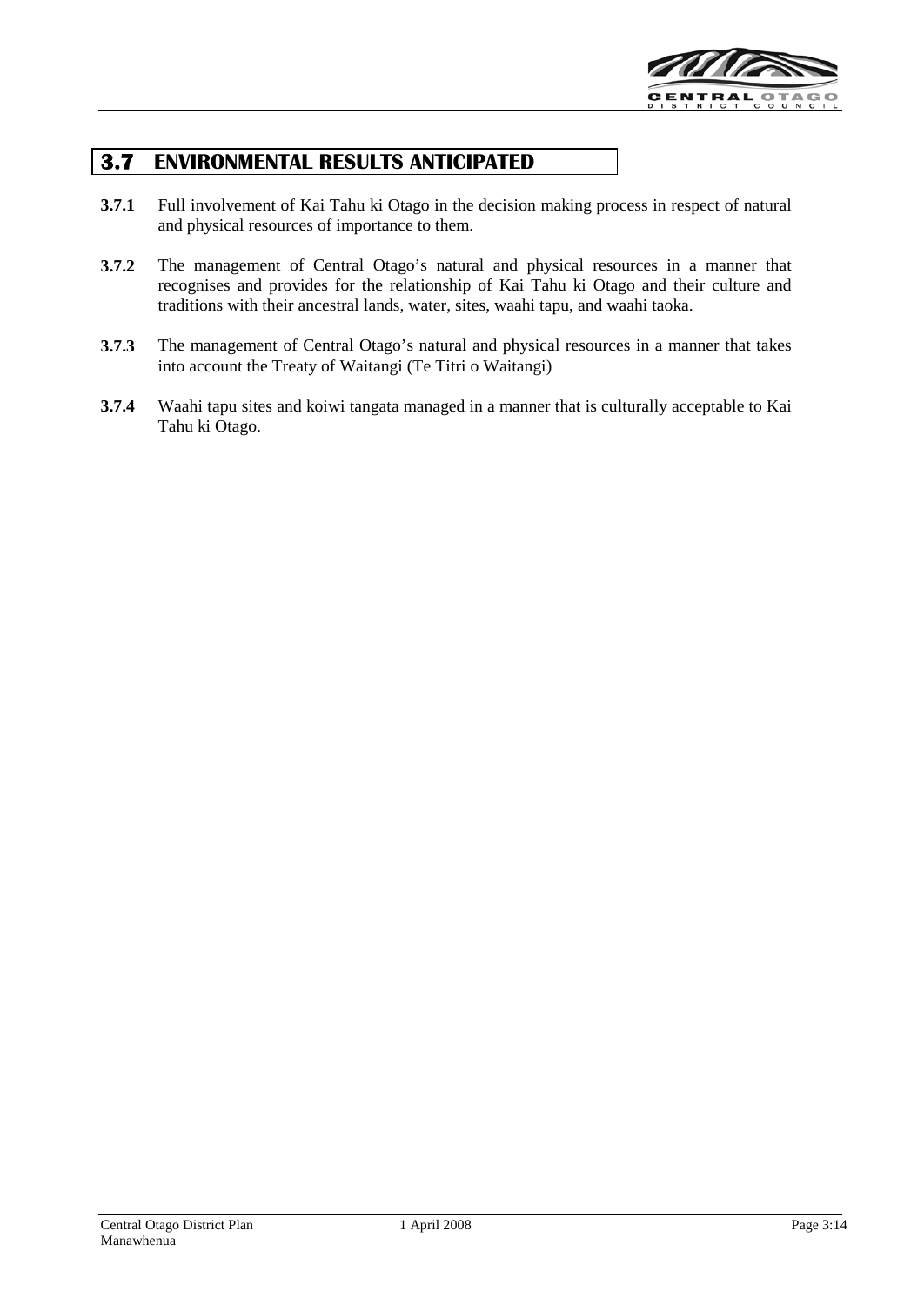

## **3.8 IWI POINT OF CONTACT & RUNANGA**

The first point of contact for persons needing to consult with iwi is the:

> Kai Tahu ki Otago Limited Level 4 258 Stuart Street PO Box 446 DUNEDIN Phone (03) 4770071 Fax (03) 4770072 email : ktko@ngaitahu.iwi.nz (Kai Tahu)

The purpose of the Kai Tahu ki Otago's natural resource management office is to facilitate consultation and the provision of information in the resource consent process. In the context of the Central Otago District this office will facilitate consultation with the following runanga:

## **(i) Te Runanga Arowhenua**

Te Runanga Arowhenua - share an interest in Lakes Hawea and Wanaka with southern runanga, traditional access through Lindis Pass.

## **(ii) Te Runanga Waihao**

Te Runanga Waihao – share an interest in Lakes Hawea and Wanaka with southern runanga, traditional access through Lindis Pass.

## **(iii) Te Runanga o Moeraki**

Te Runanga o Moeraki - Centres on Moeraki and extends from Waitaikaki to Waihemo (Shag River) and inland to the main divide

## **(iv) Kati Huirapa Runanga Ki Puketeraki**

Kati Huirapa Runanga Ki Puketeraki - Centres on Karitane and extends from Waihemo (Shag River) to Purehurehu (Heywards Point) and extends inland to the main divide, sharing an interest in the lakes and mountains to Whakatipu Waitai (Lake McKerrow) with runanga to the south.

## **(v) Te Runanga Otakou**

Te Runanga Otakou - Centres on Otakou and extends from Heyward Point to the Clutha River and inland, sharing an interest in the lakes and mountains to the west coast with runanga to the north and to the south.